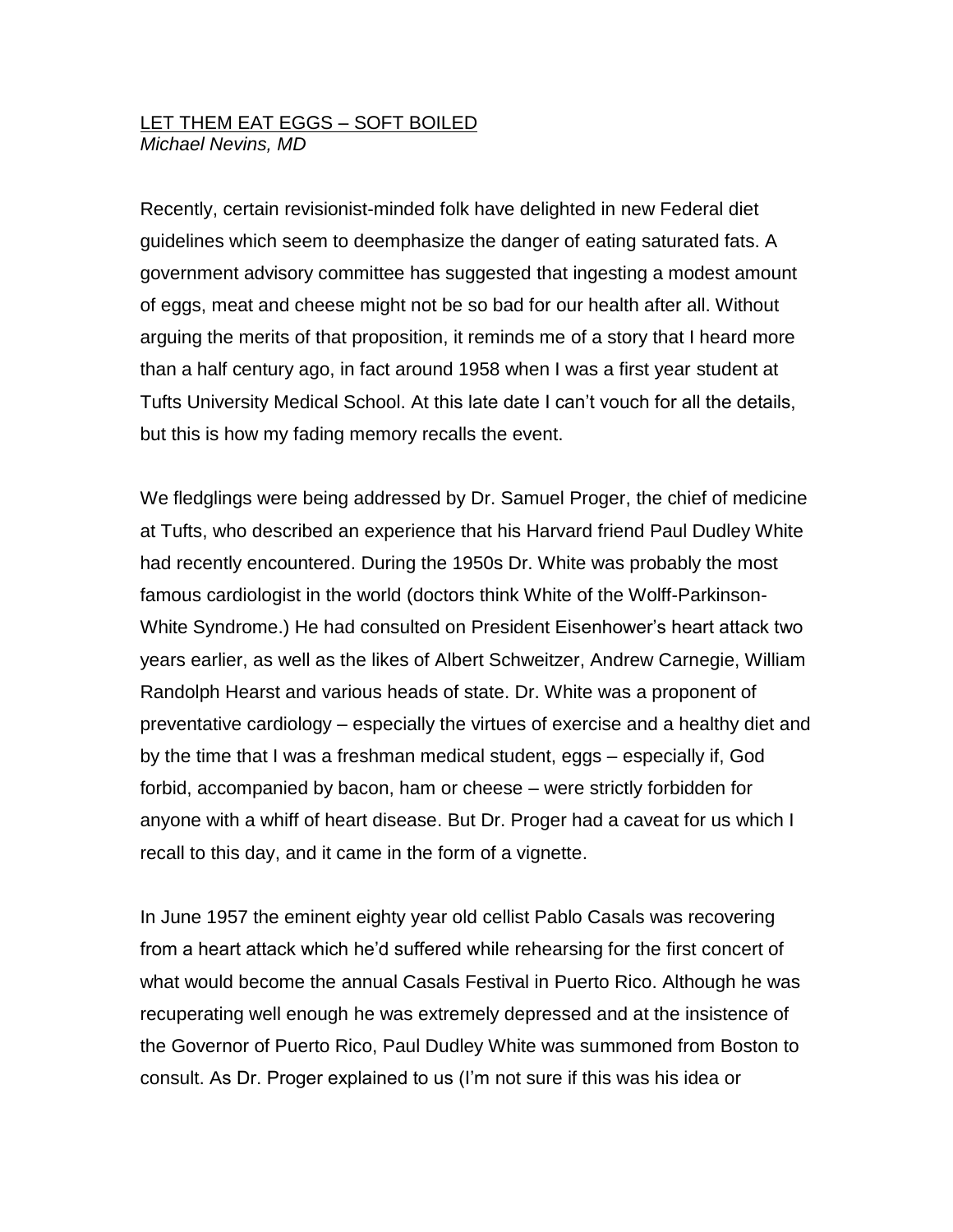whether he was repeating what Dr. White told him), when you're called out of town to consult, never make the local docs look bad – otherwise they might not invite you back.

Naturally, Dr. White took an extensive history and probed to learn why Casals was so sad. What follows here is how I remember the story all these years later, but perhaps Dr. Proger, himself, may have misunderstood or colored some of the details. I'll try to sort truth from fiction afterward. It seems that Pablo Casals was a man obsessed with routine, none more important than how he started each day. His morning ritual was three-fold: first he would "service" his bed-partner; next he would arise and play the same Bach suite on his cello and only then would proceed to breakfast which always was two soft-boiled eggs. Any deviance from this sequence was terribly upsetting and the rather fussy Casals also was known to be prone to fits of depression. Alas, now the local Puerto Rican doctors had thrown a monkey wrench into the routine – "NO MORE EGGS!" The cholesterol thing. The old man was inconsolable and, no doubt, this effected his playing – on the cello and, I guess, on his then twenty-year old lover. Perhaps that's what Proger told us or perhaps it's just my salacious mind. We shall soon see. But then Paul Dudley White demonstrated why he was such an outstanding consultant. He paused for a minute or two and then offered this consolation: "It will be permissible for you to have soft-boiled eggs, but only twice a week!" That was the art of compromise which Dr. Proger wanted to teach us novices. Never say never.

I confess that this next is my own invention, but I can imagine the eighty-year old cellist jumping up and kissing Dr. White (himself 71 years old) – and soon afterward, kissing his twenty-year old lady friend Marta Martinez – and, I like to think, that soon his various morning exercises also improved. What is known for sure is that a few months later, despite their sixty year age differential, "Pau" and Marta eloped (since her parents disapproved,) married and lived happily together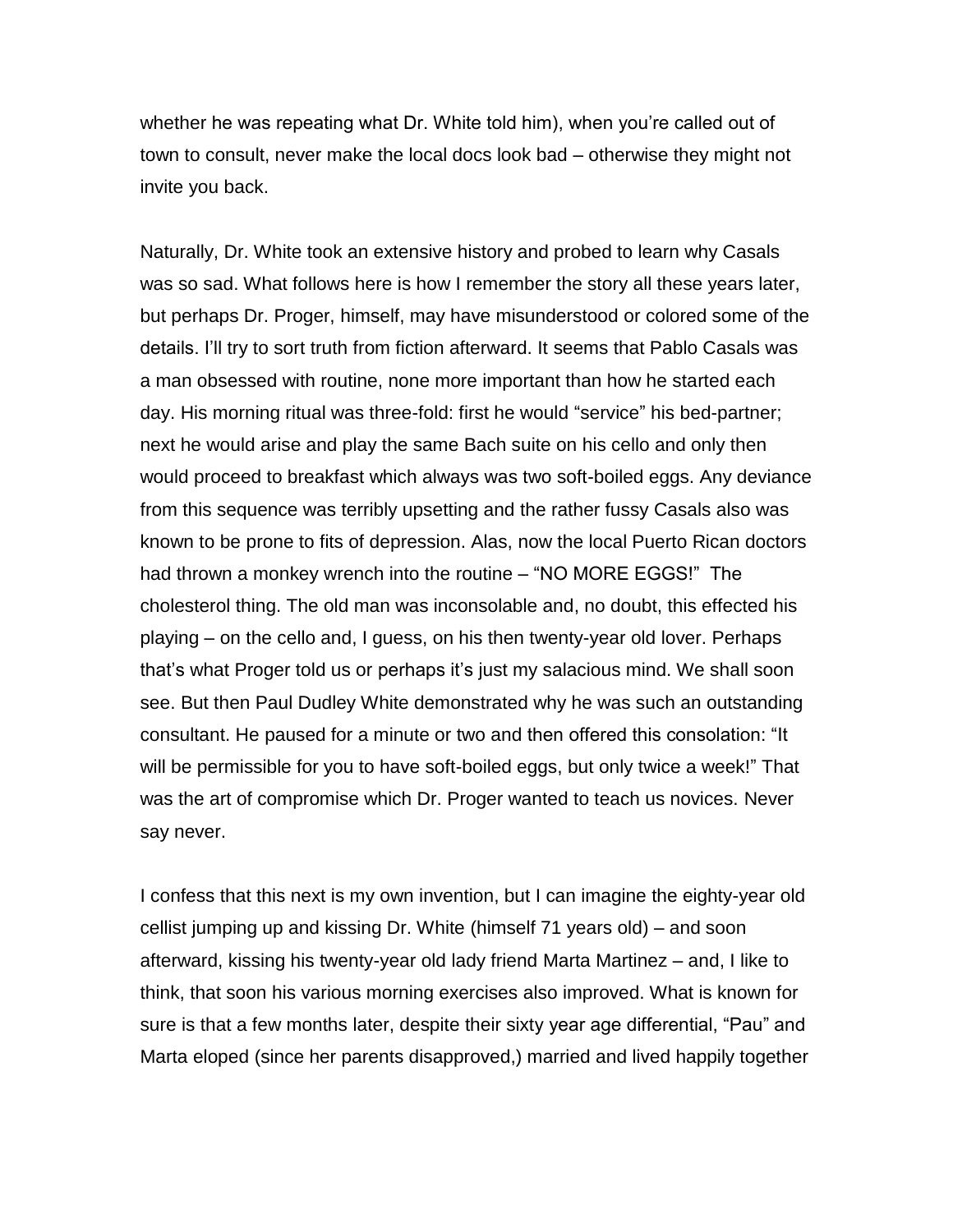for some sixteen years until Casals died in 1973 at age 97. ( Paul Dudley White made it to age 87.)

Well it makes a charming story, but recently I did an internet research to corroborate the facts. Most interesting of all was a lengthy interview of Marta Martinez Casals that was conducted in London in 2013 which can be found on You Tube. (Two years after Casals died, Marta married the concert pianist Eugene Istomin.) She said nothing about soft-boiled eggs nor about early morning marital romps – she was far too discrete for that -- but in all other respects the White/Proger narrative seems plausible. She confirmed that Casals did have an obsessive morning routine which, as she recalled, began with him arising from bed and walking on the beach, then returning to play certain scales on the piano, then having breakfast before spending several hours playing one of his beloved six Bach piano suites – a different one every day.

Marta explained that, as a promising young cellist, she was introduced to the maestro by her uncle when she was about fourteen. After he listened to her play, Casals told her to return to her home in New York City, but when her uncle felt that she was ready, to return and he would take her on as his student. That happened in 1955 shortly after his second wife had died and soon, in addition to becoming his favorite student, she took on a secretarial role – and apparently more. When Casals had his first heart attack in 1957 Marta was constantly at his bedside, to the dismay of her parents, and when he was well enough to return to Europe, they eloped. As Marta described it, she was dedicated to being helpful in any way to the great man whom she admired not only for his music but for his passion for social justice, especially for his native Catalonians. Casals never forgave the United States for not supporting the Republican cause during the Spanish Civil War and in 1939 he went into self-imposed exile in Prades, a French village just across the Pyrenees from Catalonia. Both the vivacious Marta and his mother, whom Casals revered, were born in Puerto Rico and there was a